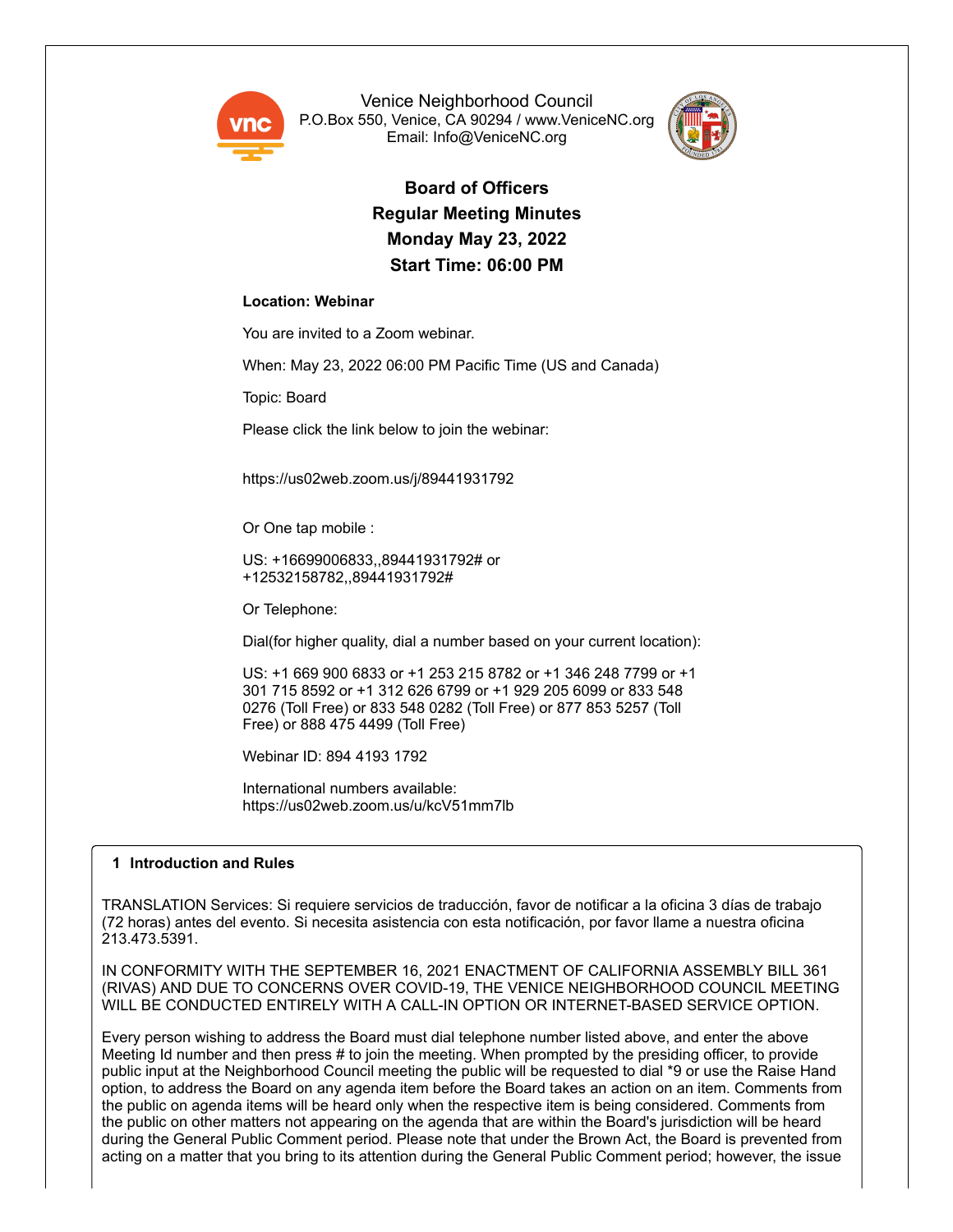raised by a member of the public may become the subject of a future Board meeting. Public comment is limited to 30 seconds per speaker, unless adjusted by the presiding officer of the Board.

AB 361 Updates: Public comment cannot be required to be submitted in advance of the meeting, only real-time public comment is required. If there are any broadcasting interruptions that prevent the public from observing or hearing the meeting, the meeting must be recessed or adjourned. If members of the public are unable to provide public comment or be heard due to issues within the Neighborhood Council's control, the meeting must be recessed or adjourned. Version October 13, 2021 Any messaging or virtual background is in the control of the individual board member in their personal capacity and does not reflect any formal position of the Neighborhood Council or the City of Los Angeles.

As a covered entity under Title II of the Americans with Disabilities Act, the City of Los Angeles does not discriminate on the basis of disability and upon request will provide reasonable accommodation to ensure equal access to its programs, services, and activities. Sign language interpreters, assistive listening devices, or other auxiliary aids and/or services may be provided upon request. To ensure availability of services, please make your request at least 3 business days (72 hours) prior to the meeting by contacting the Department of Neighborhood Empowerment by calling (213) 978-1551 or email: NCsupport@lacity.org

Public Posting of Agendas - Neighborhood Council agendas are posted for public review as follows:

- 1. Beyond Baroque, 681 Venice Blvd., Venice, CA 90291
- 2. www.VeniceNC.com
- 3. You can also receive our agendas via email by subscribing to L.A. City's Early Notification System (ENS)

Notice to Paid Representatives - If you are compensated to monitor, attend, or speak at this meeting, City law may require you to register as a lobbyist and report your activity. See Los Angeles Municipal Code Section 48.01 et seq. More information is available at ethics.lacity.org/lobbying. For assistance, please contact the Ethics Commission at (213) 978-1960 or ethics.commission@lacity.org

Public Access of Records - In compliance with Government Code section 54957.5, non-exempt writings that are distributed to a majority or all of the board in advance of a meeting may be viewed at at our website: www.VeniceNC.org or at the scheduled meeting. In addition, if you would like a copy of any record related to an item on the agenda, please contact, Secretary@VeniceNC.org. Reconsideration and Grievance Process - For information on the NC's process for board action reconsideration, stakeholder grievance policy, or any other procedural matters related to this Council, please consult the NC Bylaws. The Bylaws are available at our Board meetings and our website www.VeniceNC.org

Virtual Board Meeting Rules.

- 1. Raise your hand (or when accessing by telephone, press \*9) if you have a public comment only WHEN we get to that specific item.
- 2. After you speak, please lower your hand.
- 3. All panelists (board members) and attendees (public) will be muted until the administrator unmutes you for comment.
- 4. Board members will get one chance to speak for a max of 2 minutes per item.
- 5. Public comment will be limited to one comment for 30 seconds per item.
- 6. Please do not raise your hand more then once per item.
- 7. Raise your hand at the start of the items you want to speak on. We will then close public comment and announce the last person to speak a few minutes after the start of the item.
- 8. No ceding your time to others will be allowed.
- 9. The meeting is being video and audio recorded.
- 10. The public will be able to listen and speak but their video will be disabled.

All presenters that have items to project are to send them to Secretary@VeniceNC.org and President@VeniceNC.org to have them shared with the meeting. Keep a copy of them on your desktop as a backup.

**2 Call To Order** 06:01

**3 Roll Call:** 06:03

**V** James Murez **Music Constructs And Accord V** Daffodil Tyminski Melissa Diner

- Andrea Boccaletti Vicki Halliday Bruno Hernandez
	-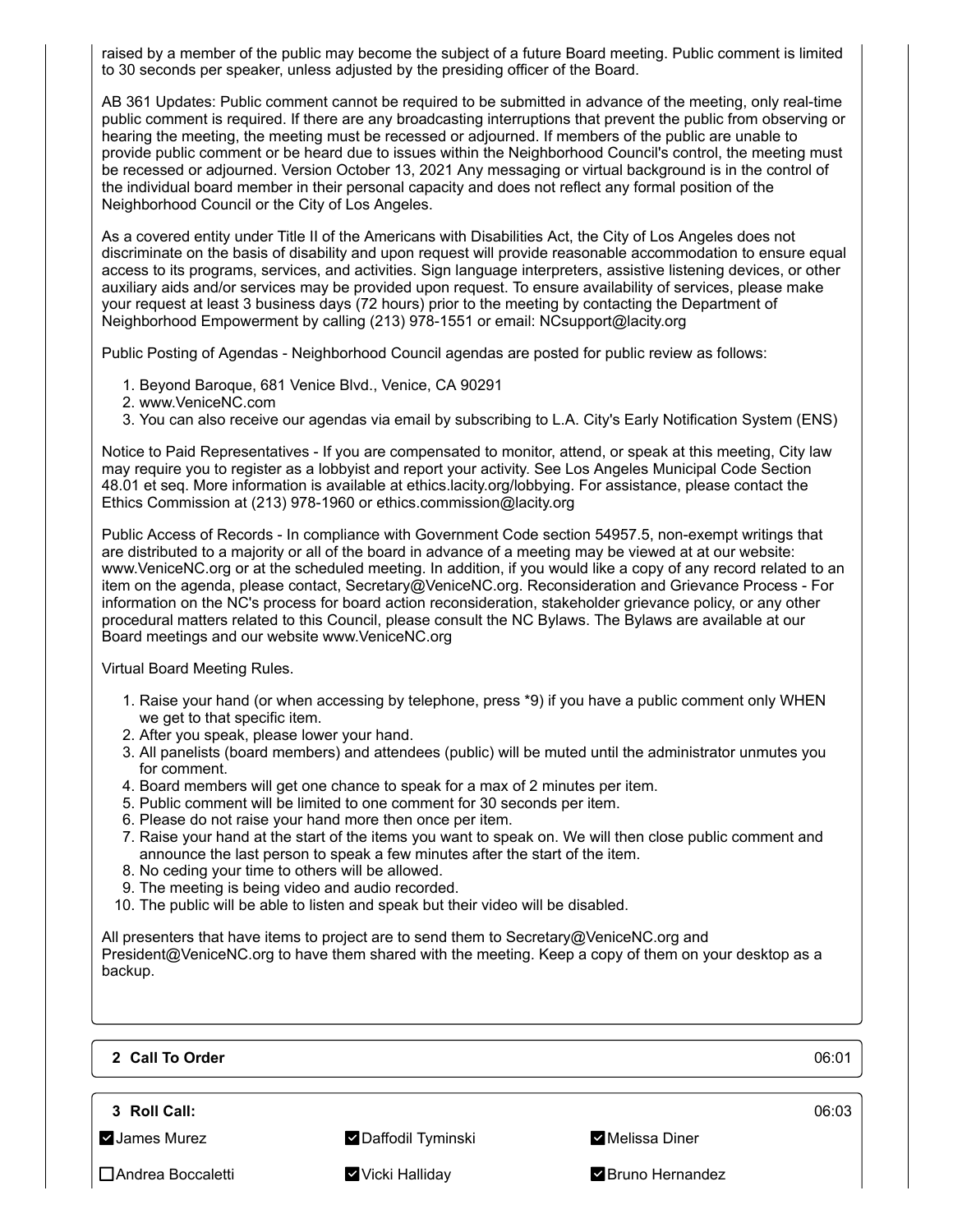| Sima Kostovetsky        | □ Nico Ruderman | $\Box$ James Robb |
|-------------------------|-----------------|-------------------|
| □ Ansar (Stan) Muhammad | V Jason Sugars  | □ Alley Bean      |
| Chie Lunn               | Mike Bravo      | □Soledad Ursua    |
| CJ Cole                 | Oliver Fries    | Elizabeth Clay    |
| Robert Thibodeau        | Clark Brown     | Michael Jensen    |
| Attendance: 15          |                 | Quorum: 11        |

# **4 Declaration of Ex Parte Communications or Conflicts-Of-Interest**

All Board members shall declare any ex parte communications or conflicts-of interest relating to items on this meeting's agenda.

# **5 Announcements and Public Comment on items not on the Agenda** 06:06

Public comment is limited to 1 minute per speaker with a total comment time not to exceed 20 minutes, unless adjusted by the presiding officer of the Board. No comment on Items appearing on the Agenda. No Board member announcements permitted.

**NOTE**: The public is strongly advised to bring comments up in committees where time restrictions are more flexible and where recommendations from the public can become the bases of action items for Board consideration..

### **6 New Business**

# **7 Emegercy Replacement of Treasurer** 06:18 **Description:**

Our treasurer has resigned and the VNC is no longer allowed to disburse any funds until a temp emergency temporary replacement is approved by the Board of Officers. This temporary treasurer will be replaced as soon as a permanent treasure is selected by the Board.of Officers.

# **MOTION:**

The Board of Officers approves Jay Handal as pro-tempore Treasurer.

| <b>Maker: Robert Thibodeau</b> |  |
|--------------------------------|--|
| <b>Second:</b> Vicki Hallidav  |  |

| <b>Y</b> James Murez      | Y Daffodil Tyminski     | <b>Y</b> Melissa Diner  |
|---------------------------|-------------------------|-------------------------|
| Andrea Boccaletti         | <b>Y</b> Vicki Halliday | Y Bruno Hernandez       |
| <b>Y</b> Sima Kostovetsky | Nico Ruderman           | James Robb              |
| Ansar (Stan) Muhammad     | <b>Y</b> Jason Sugars   | Alley Bean              |
| <b>Y</b> Chie Lunn        | <b>Y</b> Mike Bravo     | Soledad Ursua           |
| Y CJ Cole                 | <b>Y</b> Oliver Fries   | <b>Y</b> Elizabeth Clay |
| <b>Y</b> Robert Thibodeau | <b>Y</b> Clark Brown    | <b>Y</b> Michael Jensen |

**Voter Tally ( 15 ):** Yea:**15** / Nay:**0** / Abstain:**0** / Recuse:**0** / Ineligible:**0**